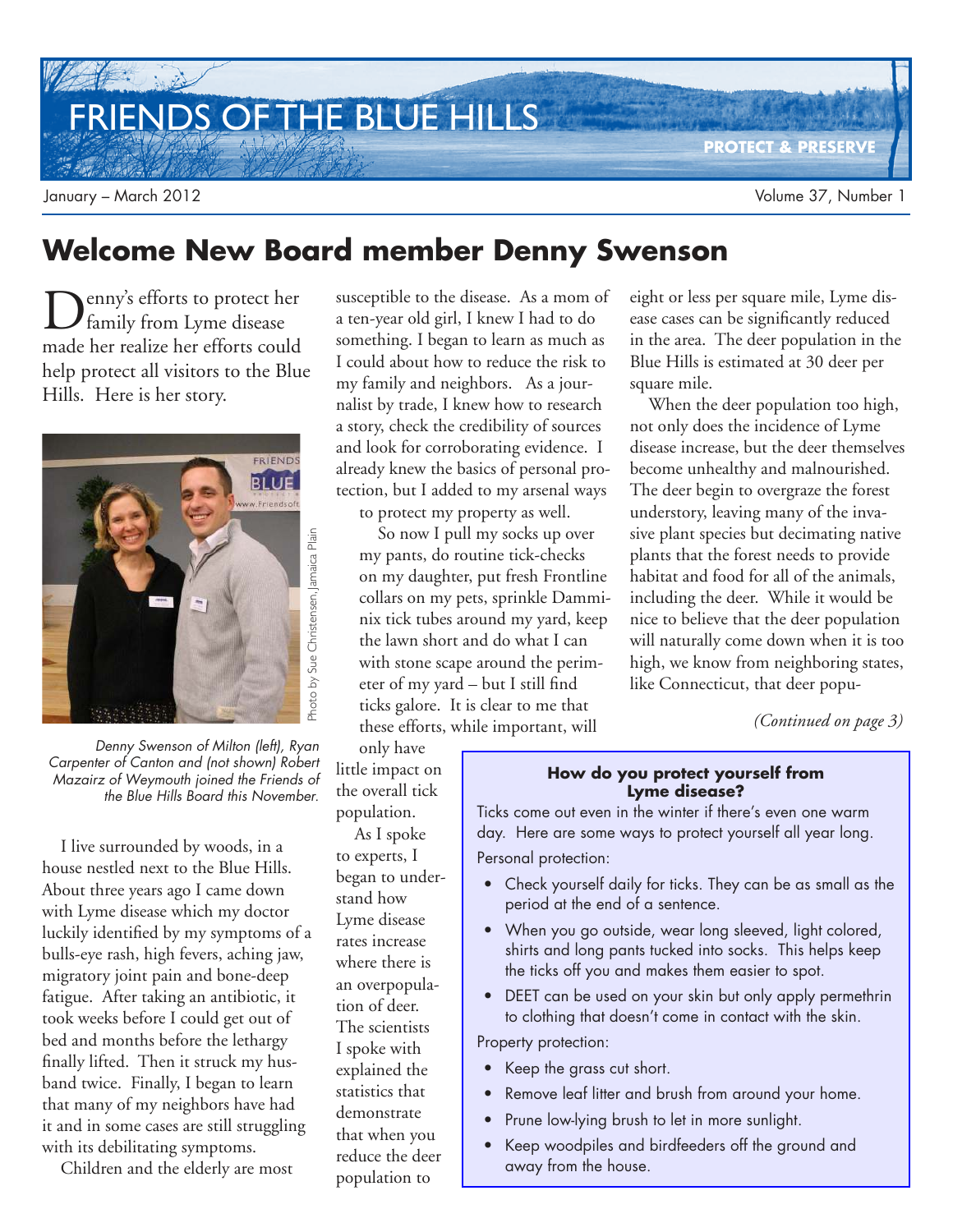# **Zippity Do (or Don't) Da?**

#### **The proposal to build a canopy tour (or zip line) in Quincy Quarries provides few details; raises questions.**

Al Endriunas of Easton was looking for a site to build a 'canopy tour' for families and youth groups. Young and old would climb into a harness attached to a wire above them and slide through the air, enjoying great views and, as he says, learning a 'story.' He sought a place that people would return to each year to experience the glide and learn more about the 'story' — something unique about the history or nature of the site.

Mr. Endriunas found what he was looking for in the Blue Hills at the Quincy Quarries. From his perspective, potential customers would love gliding over the quarries, taking in the spectacular views of the Boston skyline, tall trees, and quiet pond. One of the main attractions would be the granite cliffs that tell the age old story of the glaciers and the relatively recent story of a booming granite industry.

You won't see design documents or even concrete proposals for the canopy tour yet. Al's proposal is still an idea that he has been discussing with the land owners: the Department of Conservation and Recreation (DCR) and the City of Quincy. Quincy officials are interested in the proposal. If officials at the DCR consider the proposal a viable idea, they will ask the public to review and comment. If they then approve the project they will seek competitive bids from people like Al Endriunas and others.

How a canopy tour like the one Al is proposing would affect current visitors, especially rock climbers, is uncertain. Al says his proposal is still at the conceptual stage, but says glide anchors would not interfere with current rock climbing practices. He adds that would provide amenities like bathrooms, a playground and additional parking.

Will a canopy tour in Quincy Quarries add a new attraction to the Blue Hills or an obstacle to current recreation?

"The devil is in the details," one DCR staff stated.

 The Friends of the Blue Hills has some concerns about whether the zip lines would interfere with climbers, but we have not taken a position on it. What do you think? Let us know by commenting on our Facebook page or blog. Or email your thoughts to info@ FriendsoftheBlueHills.com.

### **'Remember When…' the Blue Hills Changed My Life?**

*Gail Mocklin from Mansfield won first prize in the 'Remember When' Contest by receiving the most electronic votes for her favorite memory of the Blue Hills.* 

My favorite memory of Blue Hills is also one that is hard to think about. Last April, I went for a hike with my husband and my 7-year-old identical

### **Please join us in thanking the sponsors of the 'Remember When' Contest** REI

Patagonia Blue Hills Bank Dedham Savings Bank Middlesex Savings Bank Rivkind Associates WickedLocal.com

twin boys. We took the red trail up to the tower. Within the first three minutes of the hike, it became apparent that my years of inactivity and unhealthy eating had more than taken their toll on me. As my husband and children ran up the hill, I lagged way behind, huffing and puffing. I was barely able to put one foot in front of the other. This is my favorite memory because it changed my life completely. That day I decided I didn't want to be a fat Mom anymore. I didn't want to be unhealthy anymore. I wanted to be able to run up the hill with my family. I vowed that day to hike that trail every single day until I

could hike it like everyone else in my family. I kept my promise to myself and hiked rain or shine each day for about



a month. Since then I have enjoyed hiking the skyline trail 3-5 times a week. I've lost 23lbs and lowered my cholesterol to a healthy level. I tell everyone Blue Hills is my Stairmaster!

*To read other memories, including second prize winner, Chris Riley from Milton, visit our website.*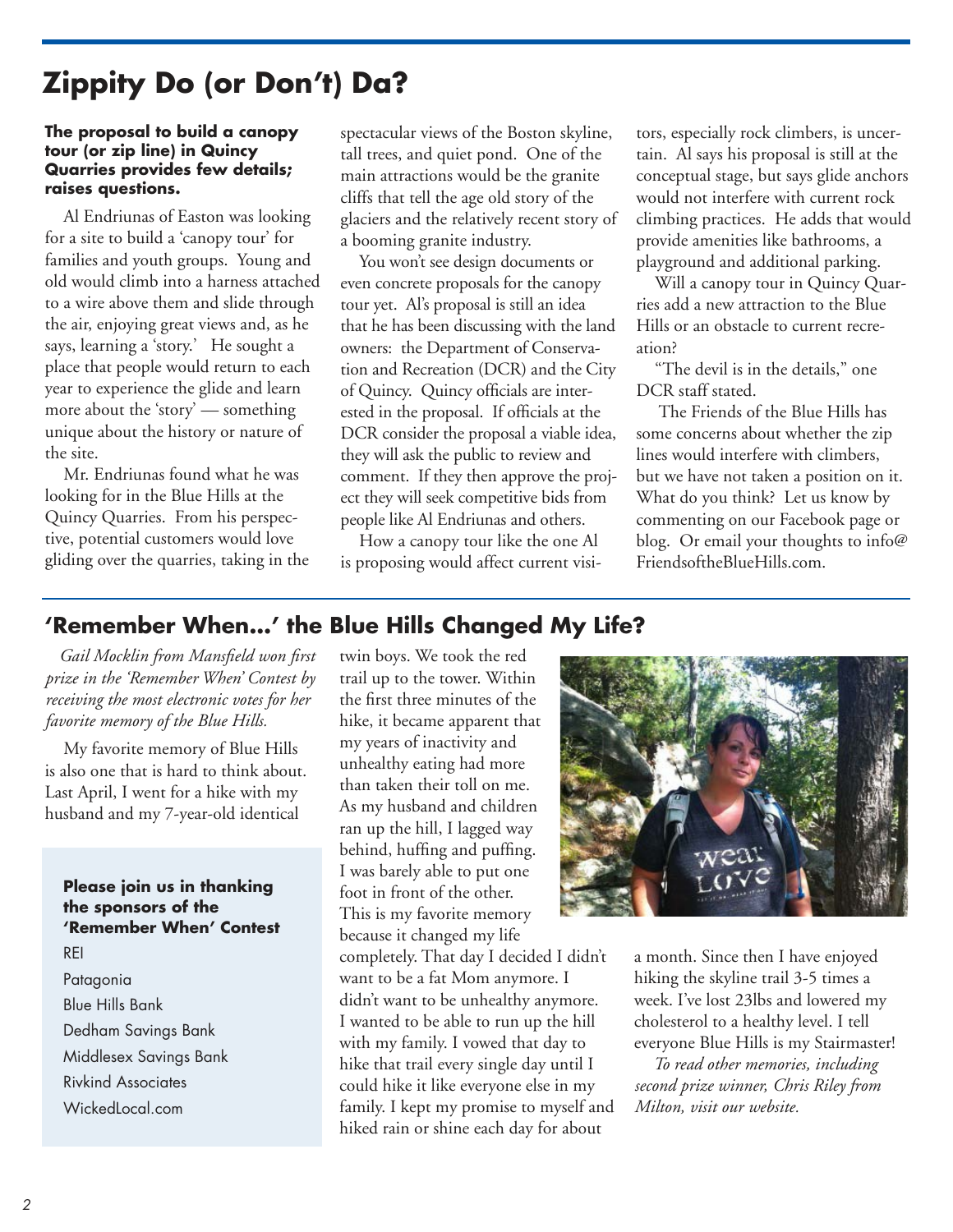## **Calendar of Events**

Pull and post this section of the Friends of the Blue Hills Newsletter and join us for some exciting events in the Blue Hills Reservation!

| <b>Winter 2011</b>                                                  | FBH sponsored event                                                                                                                                                                                                                                                                                                                                                                                                     |
|---------------------------------------------------------------------|-------------------------------------------------------------------------------------------------------------------------------------------------------------------------------------------------------------------------------------------------------------------------------------------------------------------------------------------------------------------------------------------------------------------------|
| <b>St. Moritz Winter Wonderland</b><br>Saturday, January 28 1:00 pm | The St. Moritz area of Quincy was once the home to a huge winter carnival where<br>elite athletes would perform, and locals could recreate. Join us as we discover the<br>interesting history of this winter wonderland and explore its remnants, including<br>where a 60-foot long, 100-feet high ski jump once stood, on an easy hike. 2 hours.<br>Meet at the Shea Rink parking lot at 651 Willard Street in Quincy. |
| <b>Hike Beneath the Hunger Moon</b><br>Tuesday, February 7 6:00 pm  | Experience the Blue Hills in a whole new light. Everything changes after dark —<br>the trails, the trees, and the hills. Join a DCR Ranger on a moon lit hike under<br>the Hunger Moon as we wander the trails of the Blue Hills. 2 hours. Email<br>Raymond.f.mckinnon@state.ma.us                                                                                                                                      |
| <b>Winter Family Fun Safari</b><br>Saturday, February 11, 1:00 pm   | Get the kids and grab your coats and hats as we explore what's happening in winter<br>on a discovery hike around Houghton's Pond. 1.5 hours. Meet at the Houghton's<br>Pond main parking lot at 840 Hillside Street in Milton.                                                                                                                                                                                          |
| <b>Blue Hills Adult Walking Club</b><br>Sundays or Saturdays        | Join the Blue Hills Adult Walking Club for exercise and a time to socialize. Walks are<br>usually 2 to 5 miles. Call 617-698-1802, ext 3 for details.                                                                                                                                                                                                                                                                   |

# **A Big Thank You**

to Everyone who Donated to the Annual Meeting's Silent Auction

| Artspace Milton                |
|--------------------------------|
| Hilary Blocker                 |
| <b>Blue Hills Brewery</b>      |
| <b>Blue Hills Ski Area</b>     |
| <b>Bank of Canton</b>          |
| Joan Clifford                  |
| Christine's Day<br>Spa, Quincy |
| Costco                         |
| Sue Christensen                |

Sheila Donovan Pilates, Canton Al Endriunas Equal Exchange Fruit Center Kim Gale, Heavenly Physique Larabar Patagonia Joe Sloane



Representative Walter Timilty praises Steve Olanoff when he received this year's Jeffries Advocacy Award for the many years he dedicated to protecting the forests, views and trails of the Reservation.



John Sheehan gives Commissioner Edward Lambert the Blue Hills Leadership Award at the Annual Meeting. Over 100 people gathered to celebrate the volunteers who have worked hard to protect the Reservation in the past and salute all of us who will be continuing in the future.

### **Denny Swenson**

*continued from page 1.*

lations can climb over 100 per square mile.

Unfortunately, there are virtually no natural predators to deer in our area. In order to bring the tick level down and the Lyme disease risk down in our

neighborhoods and for the visitors in the Blue Hills we need to bring the deer population down in our region.

We need to work as a community to educate ourselves on personal protection from ticks, as well as reduce the deer population to healthy levels – for the deer and for humans. In the Friends of Blue Hills, I now have a

community of people with whom I can work to help reduce the risk of Lyme disease for visitors to the Blue Hills and neighboring forests, and to help ensure that the forests remain healthy. I'm thrilled to be on the Friends of the Blue Hills board and look forward to working with all of you to help us solve these problems. Together.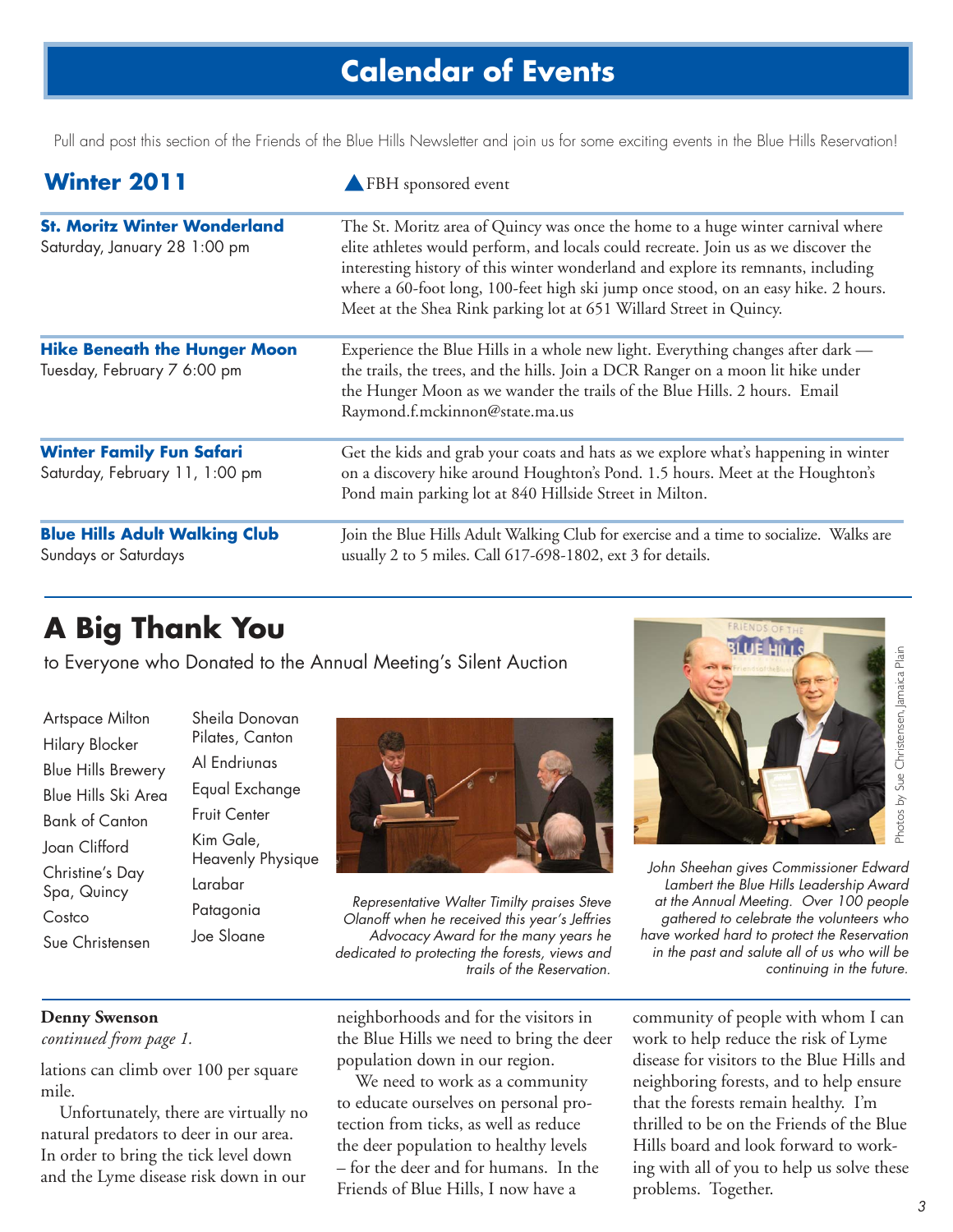# **The Blue Hills Reservation: We're In It Together...**

## **Snowshoeing**

*Want to Enjoy the Reservation in Winter? Strap on Some Snowshoes!*

#### *by Steve Cobble*

Getting a bit of cabin fever but not up for skiing? Even in deep snow, you can enjoy snowshoeing, and the Blue Hills is a great place to start! Here are a few pointers on how to get started.

If you're like me and have memories of wooden rawhide-laced snowshoes that needed lots of care and often slipped off your feet, welcome to the modern age. At any number of outdoor stores, you can pick up modern showshoes that will take you anywhere. Trail or no trail, the built-in crampons bite into the slippery stuff and they are light enough to strap onto my hydra-

## **Cross Country Skiing**

*According to FBH members Allen Lapey of Milton and Barbara Meyer's of Medfield, the Blue Hills offers cross country skiing experiences for everyone, whether you're "a gentleman of advanced age" looking for an easy glide, or an advanced skier looking for a challenge.*

For many, wintertime brings the joy of packing up snowshoes or skis and heading into the woods and fields to enjoy the hush after a snowfall.

Allen Lapey heads to Ponkapoag Golf course for its gentle terrain and open vistas. He doesn't set a course and just

> The Friends of the Blue Hills newsletter is produced four times a year.

**Editors:** Sue Christensen, Judy Jacobs,

**Layout:** Owen Hartford

Visit us on the web at www.FriendsoftheBlueHills.org or call 781-828-1805 for membership, maps and schedule information. PO Box 416, Milton, MA 02186



tion pack if I find I don't need them.

Wear layers of clothing that you can take off as needed along with



insulated winter boots and toe warmers. I also recommend adding Micro-Spikes, an ingenious invention that stretches over any boot and gives instant traction on ice. These pack small and light and I now consider them a necessity on almost every winter hike when snow-

shoes aren't needed. Once you're equipped and dressed, you're ready for any trail in the Blue Hills. On a typical winter day, I hike any segment of the Skyline Trail. But then again, I think climbing is the most fun, and the Blue Hills vistas are always

heads out to enjoy the great big beautiful area of whiteness. Though he used to ski the Blue Hills proper, he now prefers the safety of a milder landscape to the more challenging area he calls Suicide Hill.

"It is a treasure."

Barbara Meyer is a bit more adventurous and will go anywhere depending on the depth of the snow. If there's plenty of snow, she'll ski along the Bouncing Brook trail. Many times she has gone



worth the effort. Rattlesnake Hill is challenging on a dry day and even more so in the snow. One of my favorite snow-hiking areas is Tucker Hill. Athol

Path, and/or the Green Loop, combined with some time following deer tracks, provides a good workout of at least an hour and a half. If you're feeling less energetic and prefer flatter terrain, you can always try the Ponkapoag Golf Course or hike around Houghton's Pond.

By the time you read this, with luck, we'll be knee-deep in the white stuff.

on the Braintree pass trail which disappears down a hill ending at the highway.

She says, "It's a dramatic experience, but you have to know it's coming."

The Bugbee trail is another favorite for her. The joy for her is to be in the woods and moving. Hills are also a plus. Usually she is joined by her "other half" — a friend or ski patrollers. She'll opt for snowshoeing when skiing is not an option because the trails haven't been tamped down.

|                                | I I want to become a Friends of the Blue Hills member<br>(Please choose one of the following:) |
|--------------------------------|------------------------------------------------------------------------------------------------|
|                                | Personal: $\Box$ Individual \$25 $\Box$ Family \$45 $\Box$ Senior \$20                         |
|                                | Business: □ Agency \$50 □ Business \$100 □ Corporate \$500                                     |
|                                | $\Box$ I would like to make an additional donation of:                                         |
|                                | $\Box$ \$50 $\Box$ \$75 $\Box$ \$100 $\Box$ \$500 $\Box$ Other: \$                             |
|                                |                                                                                                |
|                                |                                                                                                |
|                                | <u> 1980 - Johann Barbara, martxa alemaniar arg</u>                                            |
|                                |                                                                                                |
|                                | Please make checks payable to Friends of the Blue Hills, and mail to:                          |
| P.O. Box 416, Milton, MA 02186 |                                                                                                |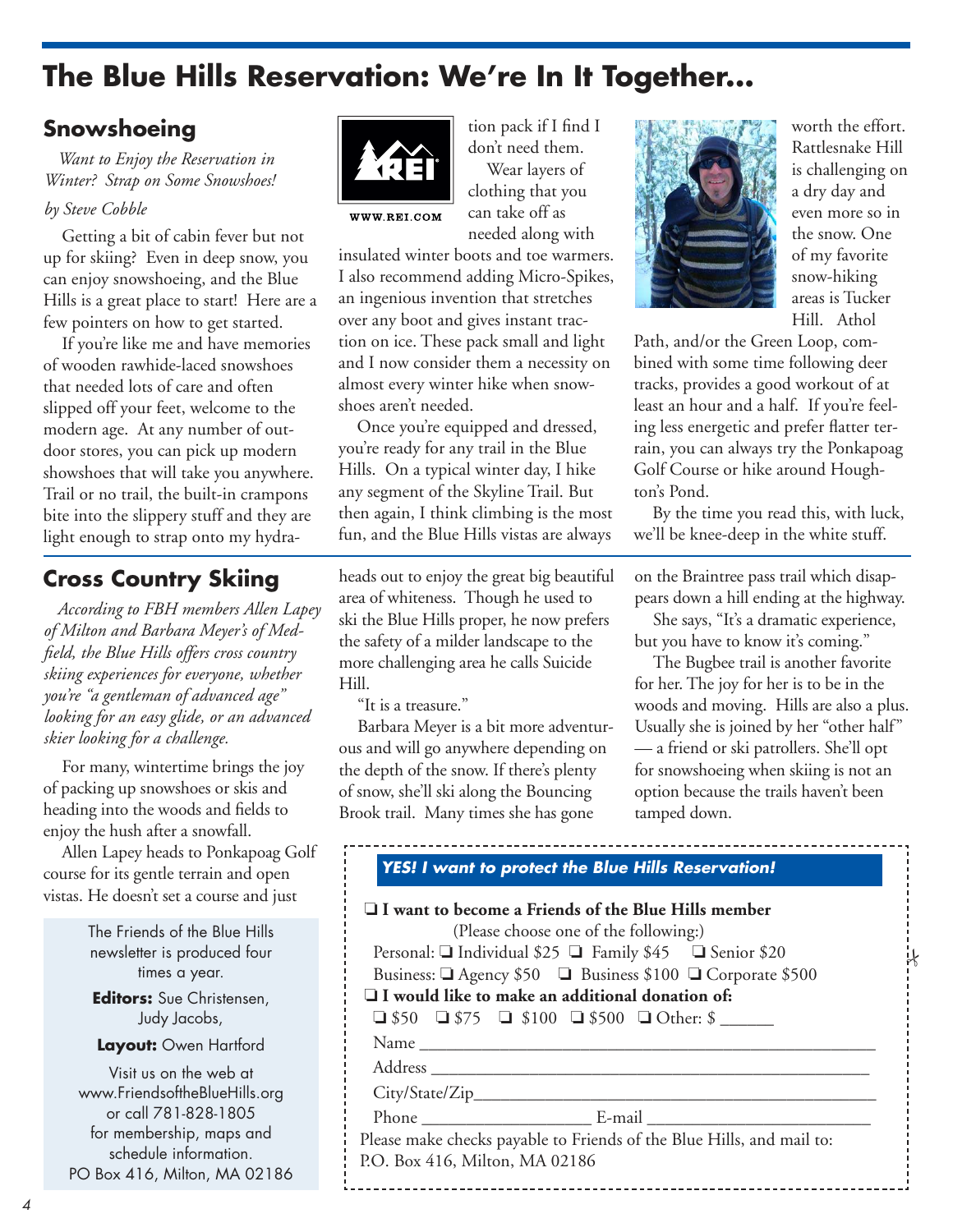## **Fauna**

## **Cold Blooded Snakes: Friends not Foes**

#### **Snakes are essential for healthy forests (and for helping to control Lyme disease)**

*By John Walsh*

The mercury is falling, winter<br>gales are rising, and balmy  $\perp$  gales are rising, and balmy weather is an increasingly distant memory. Time to put on an extra blanket, turn up the thermostat and brew up a cup of hot tea before turning in for a blissful night's sleep in preparation for hiking the snow laced trails of the Blue Hills.

Your initial chilliness is quickly replaced by warmth as shivering and muscular activity release soothing waves of heat. Ahhh, the pleasures of life as a warm-blooded, technologically advanced hominid. Technically known as homeotherms, we belong to a group of organisms that are able to maintain a relatively constant internal temperature. But, how about those not so fortunate?

Cold-blooded organisms (poikilotherms) such as reptiles must rely on their management of the surrounding environment to help maintain their own internal environment. During the blistering heat of summer this may involve burrowing into the relatively cooler earth or being more active during the cooler nighttime hours. In the biting winters of in the temperate climes of Massachusetts it necessitates seeking shelter from the life-draining surface landscape.

Although the Blue Hills harbors a variety of reptiles that require such seasonal measures, two of the most intriguing involves species whose mutual existence is intertwined on several levels are the copperhead snake (Agkistrodon contortrix) and the timber rattlesnake (*Crotalus horridus*). The names of these two, often misunderstood, venomous snakes

typically evoke a variety of responses in people running the gamut from fascination to revulsion. The copperhead usually runs 2-3 feet in length with a copper colored head, and reddish brown body accented by characteristic dark brown hourglass shaped bands which renders it both attractive and well-camouflaged. The copperhead can be found in a wide variety of habitats where it hunts a number of different small animals including rodents. Its prey is injected with venom that attacks the circulatory system. Although painful, the bite of a copperhead is rarely life threatening to a human. In fact, one of the active ingredients, contortrostatin, of copperhead venom, is currently being investigated for possible use in controlling the growth of some cancers. In addition, these top predators can help control the rodent populations that also act as hosts of the deer tick which carries Lyme disease.

Like the copperhead, the timber rattlesnake is also a pit viper, so named in recognition of having a pair of thermosensitive pits on both sides of its triangular-shaped head. These organs make them effective nocturnal predators, preying on many of the same small animals as their copperhead cousins. Typically running from 3-5 feet, timber rattlesnakes vary considerably in color, although darker forms appear to predominate in more northerly and cooler settings. Typically reclusive and shy, these snakes readily retreat from potential danger employing their characteristic "rattle" when cornered or threatened.

In order to help survive the stresses of winter, both snakes often co-hibernate in deep clefts within rocky outcroppings. This communal denning helps both species retain essential body heat. Coupled with an already low metabolic rate and

the relatively mild temperature beneath the ground, the snakes are able to survive the winter. The snakes typically reemerge in



mid-April. Timber rattlesnakes, in particular, are most vulnerable at this time as they remain lethargic as they bask on the surrounding rocks for some period of time before migrating away from their denning site. This behavior makes them especially susceptible to collection or disturbance.

While both species are widely distributed, many populations have been extirpated or are experiencing significant declines. This is particularly acute in the Northeast where both species approach their northern range limits. In Massachusetts, both species can only currently be found in the Blue Hills, east of the Connecticut River valley and the Berkshires. In recognition of their precarious state, both snakes are listed as "Endangered" under the Massachusetts Endangered Species Act (MESA), providing them with certain protections. The Friends of the Blue Hills is working with the Department of Conservation and Recreation to help protect these and other endangered species in the Reservation.

 So as you hike or ski by a rocky ledge in the Blue Hills this winter, wish the possible tenants sweet dreams as, like us, they await the return of spring's promise of life re-awakened and their return to their critical role in the ecology of the Blue Hills.